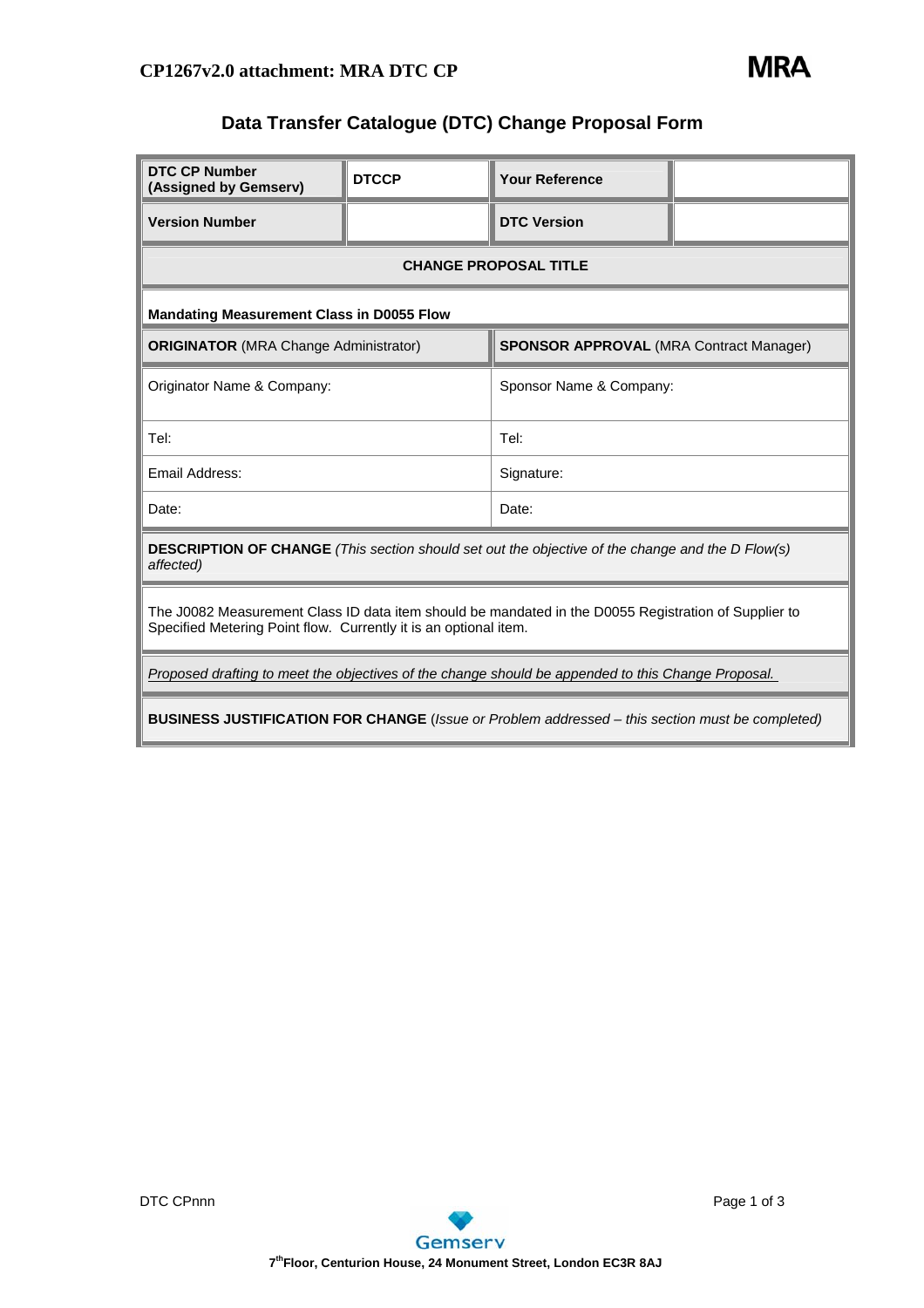

CP1267 'Registration of UMSOs and MAs in SMRS' has been raised by ELEXON to resolve a problem in the Unmetered Supplies market, where the details of Unmetered Supplies Operators (UMSOs) and Meter Administrators (MAs) are required recorded in SMRS.

BSCP520 requires that for NHH Unmetered Supplies, the Supplier nominates the UMSO as the MOA and notifies this to SMRS. This is achieved by sending a D0055 flow to SMRS with the Meter Operator ID field containing the Market Participant ID of the UMSO in question. Similarly, for HH Unmetered Supplies, a convention (though not a requirement) exists for Suppliers to nominate the MA as the MOA for the purposes of SMRS registration.

When validating the data, SMRS checks the content of the MOA field against the MOA IDs held in Market Domain Data. In the past, all UMSOs in MDD also held MOA roles and so this validation always succeeded, however there are now UMSOs in operation that have no MOA role and so this validation will fail, preventing registration of the supply and therefore compliance with the BSCP.

To address this, CP1267 proposes changes to the SMRS validation rules so that, where a supply is unmetered, the MOA field is checked against the UMSO (for NHH) and MA (for HH) entries in MDD. In order to apply this validation, SMRS needs to know whether the supply is unmetered and whether it is HH or NHH. This information is captured in the Measurement Class ID, however this field is Optional in the D0055 flow.

Annex A of the DTC explains that for Optional fields,

 'Participants are advised to populate ALL data items and groups where the data is available and the business reason for sending the flow indicates that the data is relevant to the recipient if it is provided.'

If a Supplier is providing agent appointment details to SMRS then the Measurement Class should also be available and would reasonably be considered as relevant to the recipient. However, SMRS needs more certainty if it is to perform automatic validation based on the Measurement Class field. The proposal is therefore to make the Measurement Class ID a mandatory field in the D0055 flow, allowing SMRS to apply the correct validation rules from the outset.

## **ASSOCIATED CHANGES**

*CPs for Other MRA Products impacted by this change should be listed here and progressed as related changes with this DTCCP* 

*Where BSC products are also impacted, if known, this should be noted here.*

CP1267 'Registration of UMSOs and MAs in SMRS'

| <b>Originator's View of Affected</b><br><b>Organisations:</b>  | <b>Suppliers</b><br>Yes | <b>Distribution</b><br><b>Businesses</b><br>Yes | <b>Settlements</b><br>Yes                          | Others: DC, DA |
|----------------------------------------------------------------|-------------------------|-------------------------------------------------|----------------------------------------------------|----------------|
| <b>Proposed Implementation Date:</b><br>Please see notes below | February 2010           |                                                 | Technique: (see notes on next<br>page for methods) |                |

**Guidelines for suggesting implementation dates: 6 months min for changes impacting systems and software; 4 months min for changes impacting operational procedures or changes to documentation only***.*

*When a decision of MDB is appealed, the elapsed time for implementation may become much shorter than anticipated due to the appeals process taking its course. Proposers may make provision for these circumstances by stating that the implementation date should be a minimum lead-time from the date of acceptance. (NB MDNS Upgrades occur in February, June, November)*

## **Techniques**

**Big Bang** - This is the default implementation method. Participants to implement change on the Implementation **Date** 

**Optional** - Participants can implement at any time from the Implementation Date, as agreed between parties